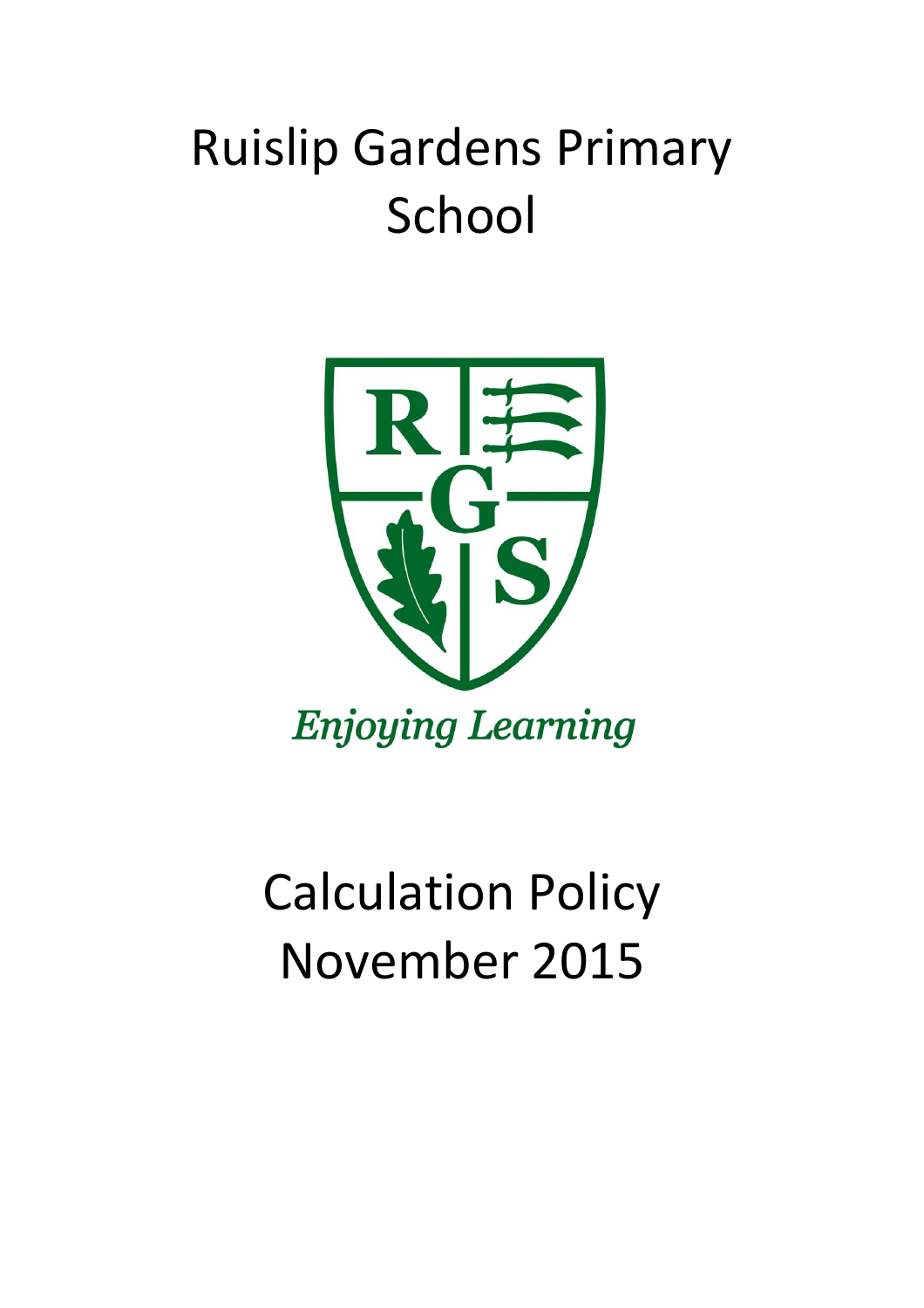## **Progression towards a standard written method of calculation**

This policy outlines the calculation methods that will be used for all four number operations in all year groups at Ruislip Gardens Primary School. Rationale

This policy is required to ensure:

- Consistency and continuity in methods taught throughout the school.
- Progression from informal/practical methods of recording to written methods for each of the four operations.

This Calculation Policy is also an aid to parents' understanding in their child's stages of learning.

There is considerable emphasis on teaching mental calculation strategies alongside times table knowledge, as written methods of calculations are based on mental strategies. Each of the four operations builds on mental skills which provide the foundation for jottings and informal written methods of recording. Skills need to be taught, practised and reviewed constantly. These skills then lead on to more formal written methods of calculation.

Strategies for calculation need to be supported by familiar models and images to reinforce understanding. When teaching a new strategy it is important to start with numbers the child can easily manipulate so that they can easily understand the concept.

**The transition between stages should not be hurried** as not all children will be ready to move on to the next stage at the same time, therefore the progression in this document is outlined in stages. Previous stages may need to be revisited to consolidate understanding when introducing a new strategy.

**A sound understanding of the number system is essential** for children to carry out calculations efficiently and accurately.

This policy outlines the different stages that children should progress through in order to calculate using the standard written methods.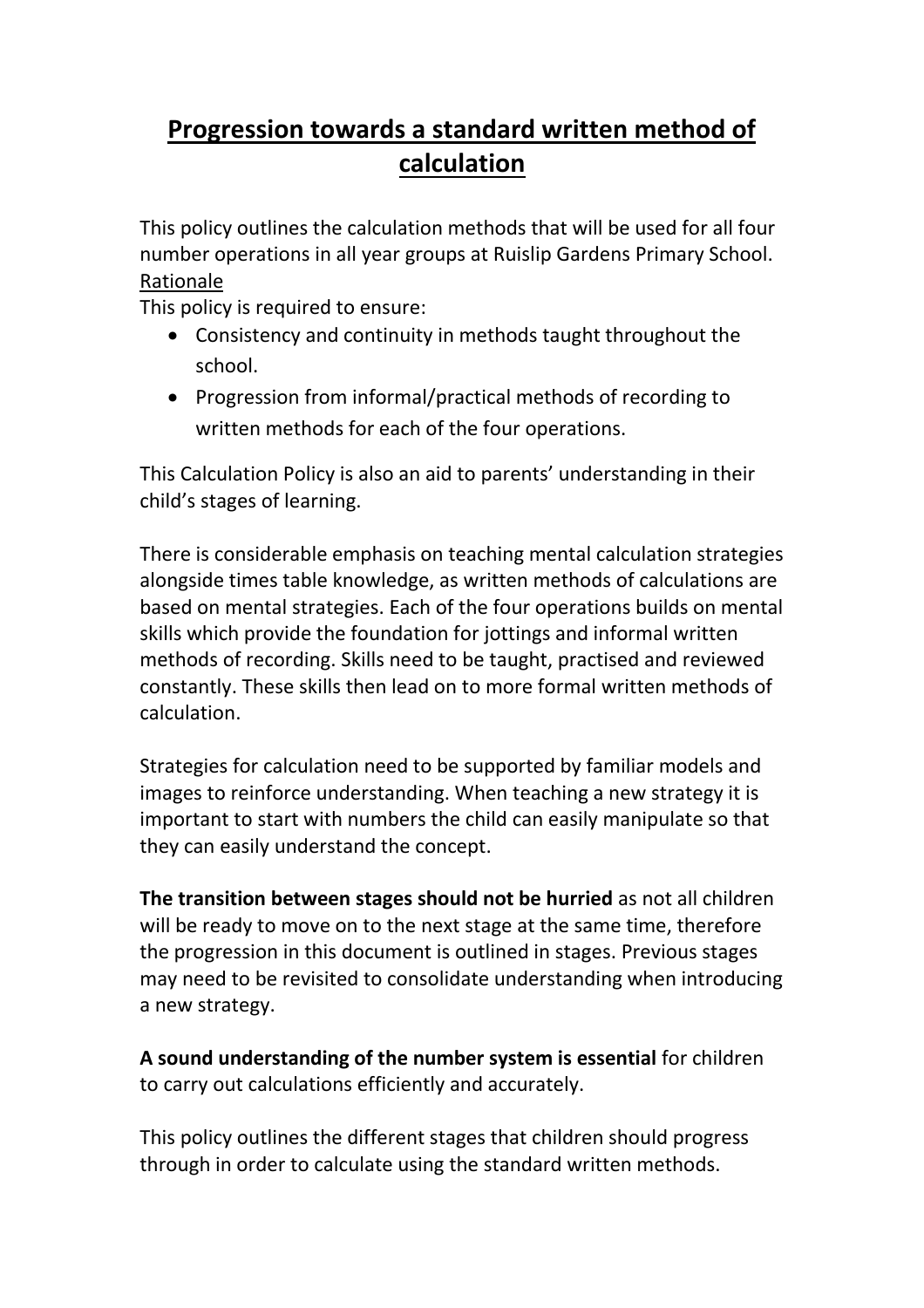## **Mental methods required for completing written calculations**

The aim is that children use mental methods when appropriate, but for calculations that they cannot do in their heads they use an efficient written method accurately and with confidence. Children are entitled to be taught and to acquire:

- secure mental methods of calculation,

- one efficient written method of calculation for each of the four operations which they know they can rely on when mental methods are not appropriate.

**Note:** It is important that children's mental methods of calculation are practised and secured alongside their learning and use of an efficient written method for the four operations.

At Ruislip Gardens, the Maths Passport is used to ensure children are progressing through the Mental Maths skills at an appropriate rate for them. It helps to ensure each individual child is working on the skills that they are weaker on and to inform their targets.

#### **See appendix 1 for suggested progression in mental calculation.**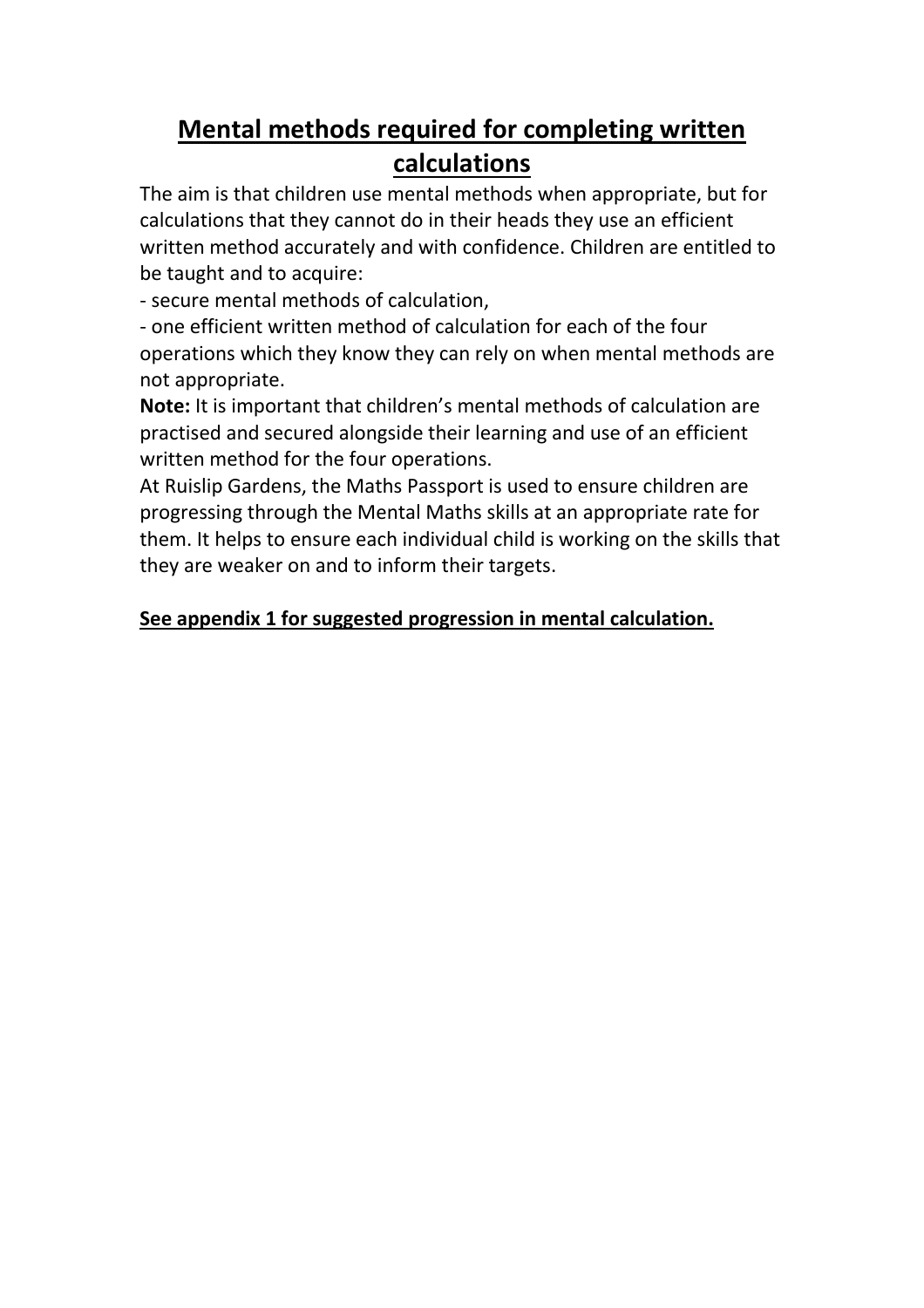### Calculation methods

#### **Addition**

| The different stages                        | <b>Examples</b>                                         |
|---------------------------------------------|---------------------------------------------------------|
| Stage 1                                     |                                                         |
| Counting sets of objects.                   |                                                         |
| <b>Stage 2</b>                              | For $5 + 3$ the children may get 5 objects,             |
| Combining two sets of objects into one      | and then 3 more and count how many                      |
| group and counting practically.             | altogether                                              |
| Stage 3                                     | $2 + 3 = 5$                                             |
| Drawing dots – informal jottings and        |                                                         |
| counting how many altogether.               |                                                         |
| Stage 4                                     | $2 + 3 = 5$                                             |
| Counting on using a number line.            |                                                         |
|                                             | G<br>3<br>6<br>$\overline{7}$<br>8<br>9<br>10<br>1<br>4 |
| <b>Stage 5</b>                              | $7 + 8 = 15$                                            |
| Steps in addition can be recorded on a      | $+3$<br>$+5$                                            |
| number line. The steps often bridge through |                                                         |
| a multiple of 10.                           |                                                         |
| 1) Partition the smaller numbers in to      | 10<br>15<br>7                                           |
| tens and units.                             |                                                         |
|                                             | $37 + 28 = 65$                                          |
| 2) Add on the tens.                         |                                                         |
|                                             | $+20$<br>$+3$ $+5$                                      |
| 3) Add on the units.                        |                                                         |
|                                             |                                                         |
|                                             | 37<br>60<br>65<br>57                                    |
| Stage 6                                     | $63 + 28$                                               |
| <b>Partitioning step 1</b>                  |                                                         |
|                                             | $63 + 28$                                               |
|                                             | $60+20=80$<br>$3+8=11$                                  |
|                                             | $80+11 = 91$                                            |
|                                             |                                                         |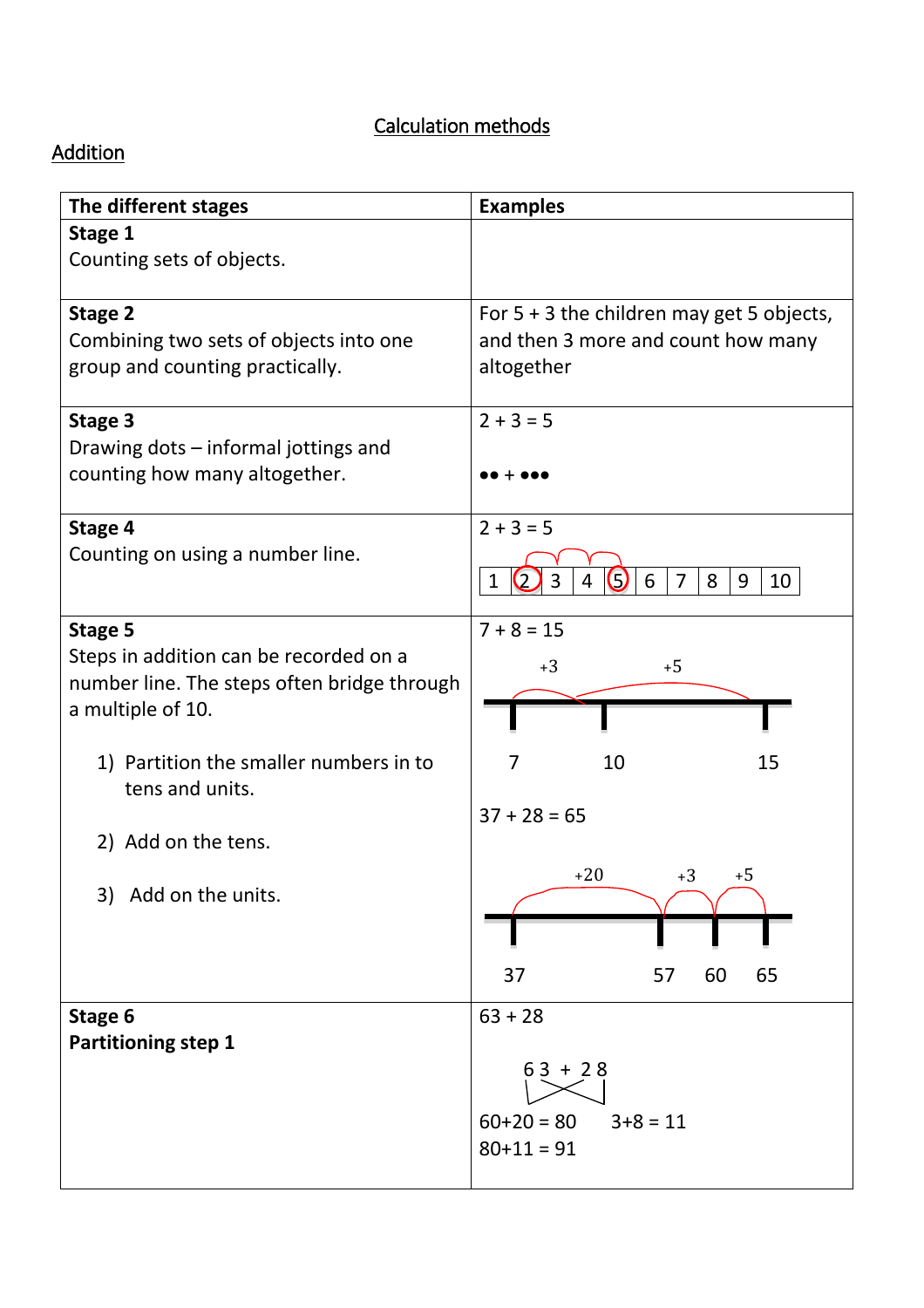| <b>Step 2 - Partitioned numbers are then</b><br>written under one another.                                                                                                  | $63 + 28$<br>$60 + 3$<br>$20 + 8$<br>$80 + 11 = 91$ |
|-----------------------------------------------------------------------------------------------------------------------------------------------------------------------------|-----------------------------------------------------|
| Stage 7<br>Write the numbers in columns.<br>Add the units first.                                                                                                            | 63<br>$+ 28$<br>11<br>80<br>91                      |
| Stage 8<br>This then becomes the shorter method<br>where numbers get carried into the next<br>column. Carried tens are crossed through to<br>ensure they have been counted. | 63<br>$+28$<br>91<br>x                              |
| Stage 9<br>This then moves on to adding two three<br>digit numbers, three two digit numbers,<br>numbers with more digits and adding<br>decimals.                            | 163<br>$+398$<br>561<br>X X                         |
|                                                                                                                                                                             | 34<br>$+ 72$<br>26<br>132<br>$\pmb{\mathcal{X}}$    |
|                                                                                                                                                                             | 16.3<br>$+ 39.8$<br>56.1<br>$\chi\chi$              |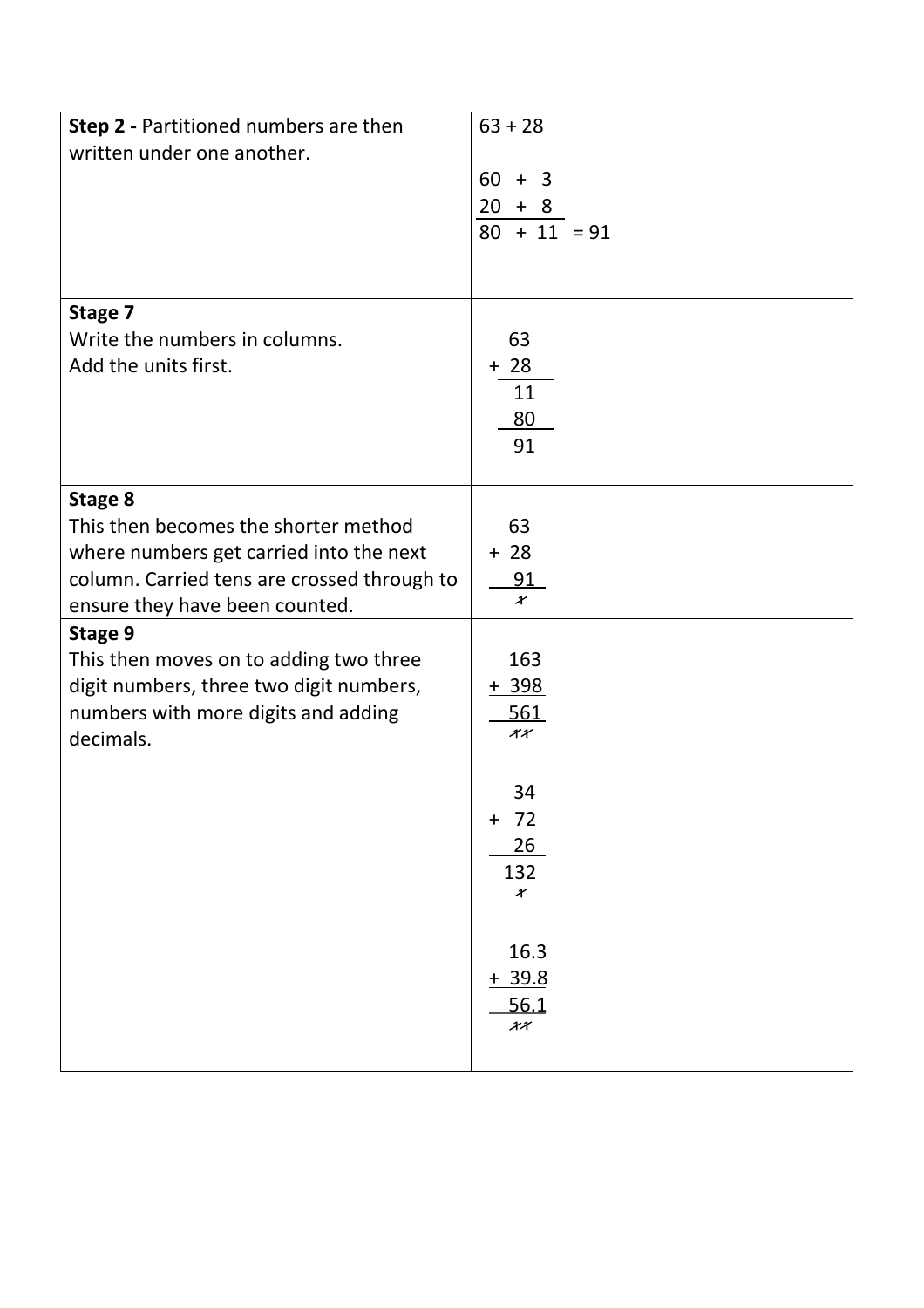#### **Subtraction**

| The different stages                                                                                                                           | Examples                                                                                        |
|------------------------------------------------------------------------------------------------------------------------------------------------|-------------------------------------------------------------------------------------------------|
| Stage 1<br>Practically get a group of objects<br>together and then take some<br>away.                                                          |                                                                                                 |
| Stage 2<br>Jottings – draw a set of marks,<br>and then cross some out<br>Stage 3<br>Count back on a number line with<br>numbers already on it. | $8 - 5 = 3$<br>$12 - 3 = 9$<br>(2) 13 14 15 16 17 18 19 20<br>4 5<br>8<br>6<br>$\overline{7}$   |
| Stage 4<br>Using a numberline.<br>Work by counting back                                                                                        | $73 - 39 = 34$<br>$-30$<br>-4<br>$-5$<br>34<br>38<br>43<br>73<br>Or                             |
| Also work out the difference by<br>counting on.                                                                                                | $-30$<br>$-3$<br>-6<br>34<br>73<br>70<br>40<br>Work out the difference between 47 and $86 = 39$ |
|                                                                                                                                                | $+36$<br>86<br>50<br>47                                                                         |
| Stage 5<br>Partitioned numbers are written<br>under one another.<br>This is how we start introducing<br>the column subtraction method.         | $77 - 25 =$<br>$70 + 7$<br>$-20+5$<br>$50 + 2 = 52$                                             |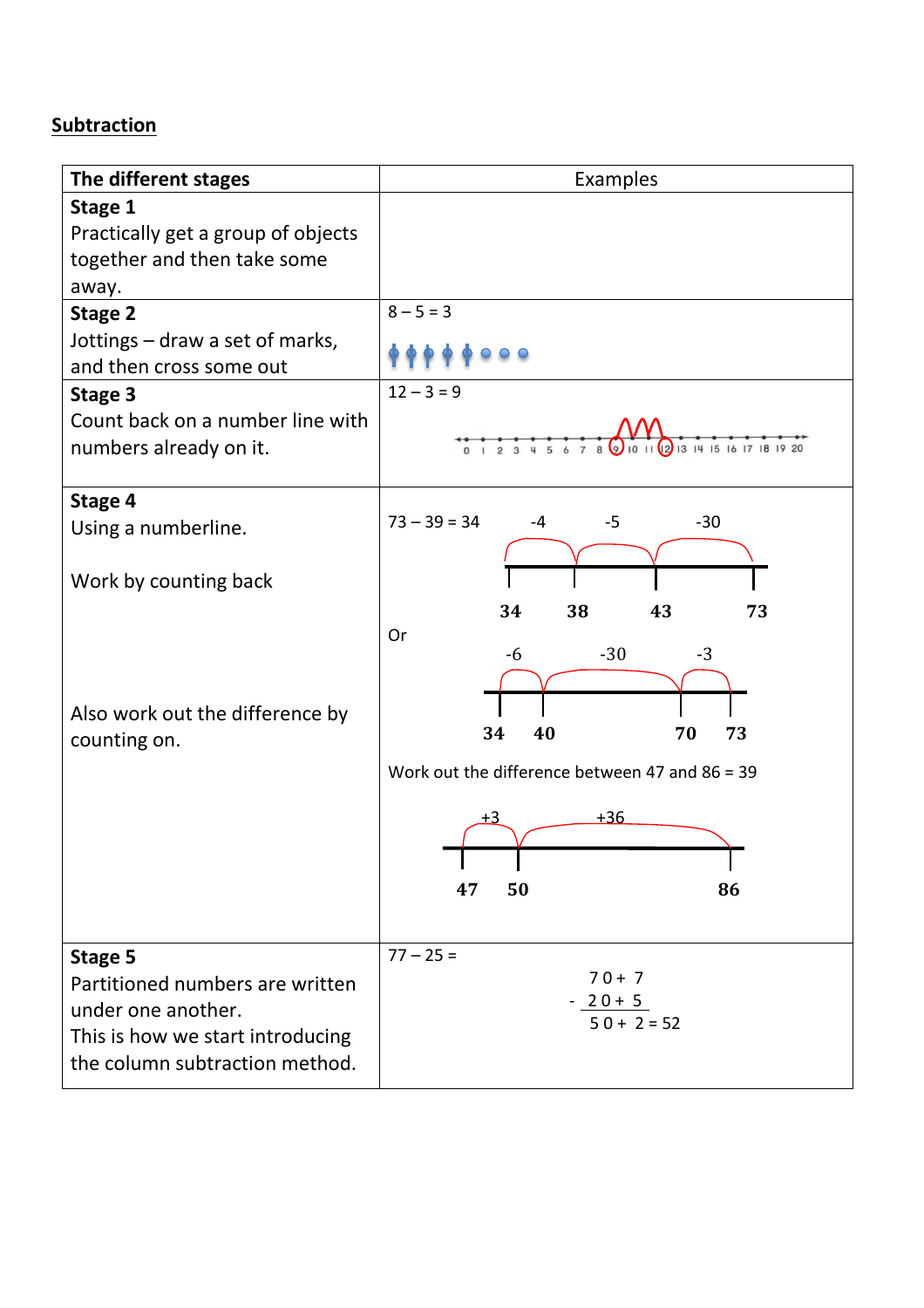| Stage 6<br>Decomposition<br>(Replace with 2 digit numbers)<br>These show the two steps that<br>lead to the shortened version of<br>the column subtraction method.<br>Always start with the units<br>number. | $73 - 26 =$<br>60<br>13<br>'3<br>$70 + 3$<br>70'+A<br>$-20+6$<br>$-20+6$<br>$-26$<br>$40 + 7$<br>47                                                                                           |
|-------------------------------------------------------------------------------------------------------------------------------------------------------------------------------------------------------------|-----------------------------------------------------------------------------------------------------------------------------------------------------------------------------------------------|
| Stage 7<br>(replace with 3 digit numbers)<br>These show the two steps that<br>lead to the shortened version of<br>the column subtraction method.<br>Always start with the units<br>number.                  | $652 - 475 =$<br>500<br>140<br>$600 + 50 + 2$<br>$600 + 50 + 2$<br>$400 + 70 + 5$<br>$400 + 70 + 5$<br>$100 + 70 + 7$<br>5 14 12<br>$\cancel{B}$ $\cancel{B}/\cancel{2}$<br>$-4$ 7 5<br>1 7 7 |
| Stage 8<br>(Replace with 4 digit numbers<br>including 0)                                                                                                                                                    | $6009 - 2123 =$<br>900<br>100<br>5000<br>9<br>5<br>$6000 + 000 + 00 + 9$<br>$8'0'0$ 9<br>$-2000 + 100 + 20 + 3$<br>$-2$ 1 2 3<br>$300 + 800 + 80 + 6$<br>3886                                 |
| Stage 9<br>Formal column method. No<br>borrowing first (ensure digits are<br>lined up) moving onto borrowing.                                                                                               | 679<br>325<br>354<br>4 11<br>52'1<br>286<br>235                                                                                                                                               |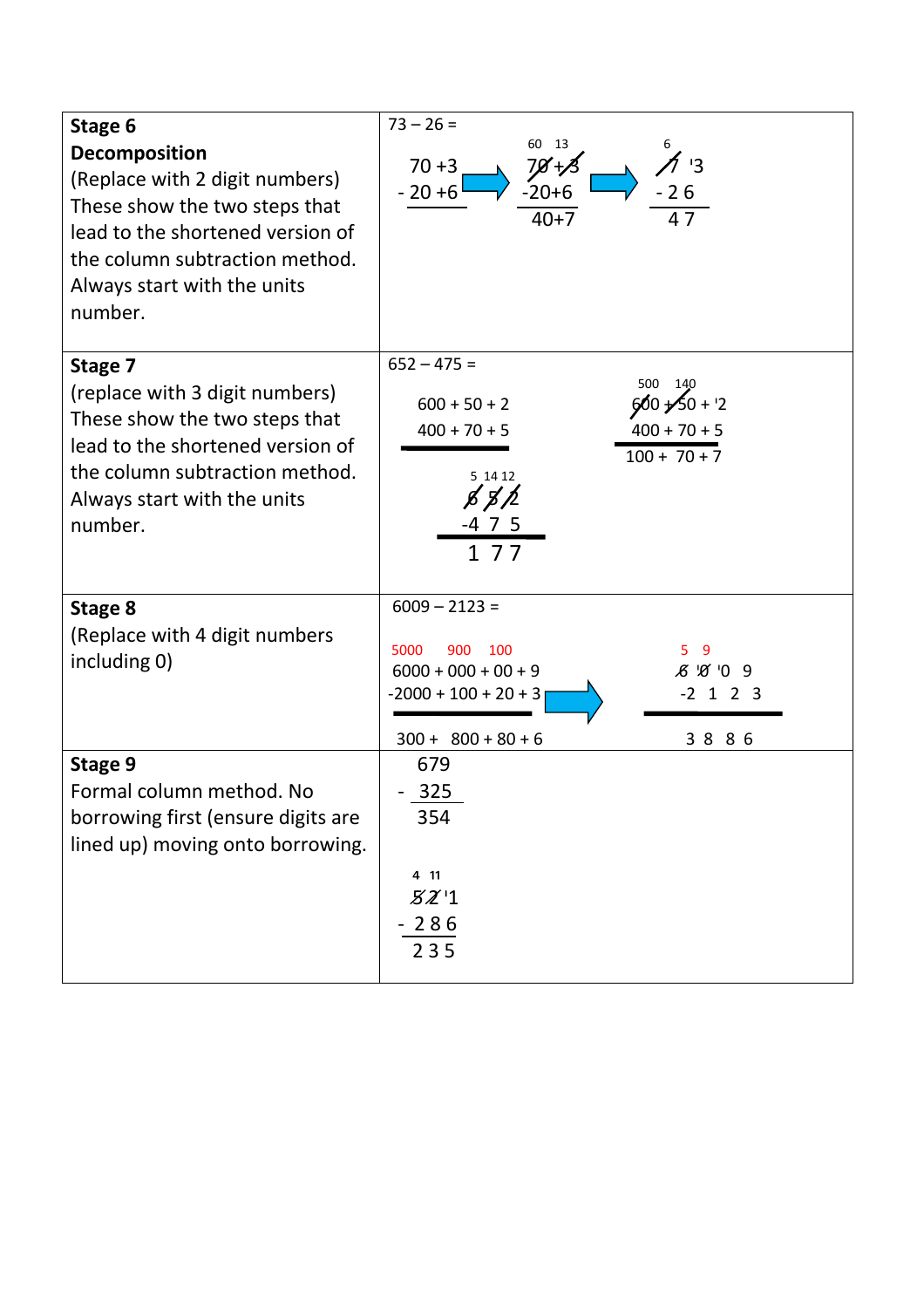#### **Multiplication**

| <b>Year 2</b> 2 times table |                                                   |
|-----------------------------|---------------------------------------------------|
| 5 times table               |                                                   |
| 10 times table              | Within this teach how to know facts i.e.          |
|                             | $6 \times 3$ is = 5 x 3 and then 1 x 3            |
| <b>Year 3</b> 3 times table | $9 \times 3$ is = 10 x 3 and then take away 1 x 3 |
| 4 times table               |                                                   |
| 8 times table               |                                                   |

### **Year 4** Derive and recall multiplication facts for all tables up to 12 x 12

| The different stages                                              | <b>Examples</b>                                                     |
|-------------------------------------------------------------------|---------------------------------------------------------------------|
| Stage 1                                                           |                                                                     |
| Counting practically in repeated                                  |                                                                     |
| groups/patterns                                                   |                                                                     |
| <b>Stage 2</b>                                                    | $3x2=6$                                                             |
| Grouping                                                          |                                                                     |
|                                                                   | $\bullet$ $\bullet$ $\bullet$ $\bullet$ $\bullet$                   |
|                                                                   |                                                                     |
| Stage 3                                                           | $4 \times 2 = 8$<br>$2 \times 4 = 8$<br><b>or</b>                   |
| Arrays                                                            | 0000                                                                |
|                                                                   | 0000                                                                |
|                                                                   |                                                                     |
| Stage 4                                                           | $5 + 5 + 5 = 15$ or 3 lots of 5<br>$5 \times 3$ is                  |
| Repeated addition                                                 |                                                                     |
|                                                                   | 8 9 10 11 12 13 14 15 16 17 18 19 20<br>45<br>123<br>$\overline{7}$ |
| Repeated addition can be shown                                    |                                                                     |
| easily on a number line                                           |                                                                     |
| <b>Stage 5</b>                                                    | $14 \times 6 =$                                                     |
| Partitioning                                                      | $10 \times 6 = 60$ $4 \times 6 = 24$                                |
|                                                                   | $60 + 24 = 84$<br>$37 \times 8 =$                                   |
| Stage 6                                                           |                                                                     |
| The grid method<br>Place the number with the most                 | X<br>8                                                              |
|                                                                   | 30<br>240                                                           |
| digits in the left-hand column so<br>that it is easier to add the | $\overline{7}$<br>56                                                |
| answers of each part of the                                       | 296                                                                 |
| multiplication together.                                          |                                                                     |
|                                                                   |                                                                     |
|                                                                   |                                                                     |
|                                                                   |                                                                     |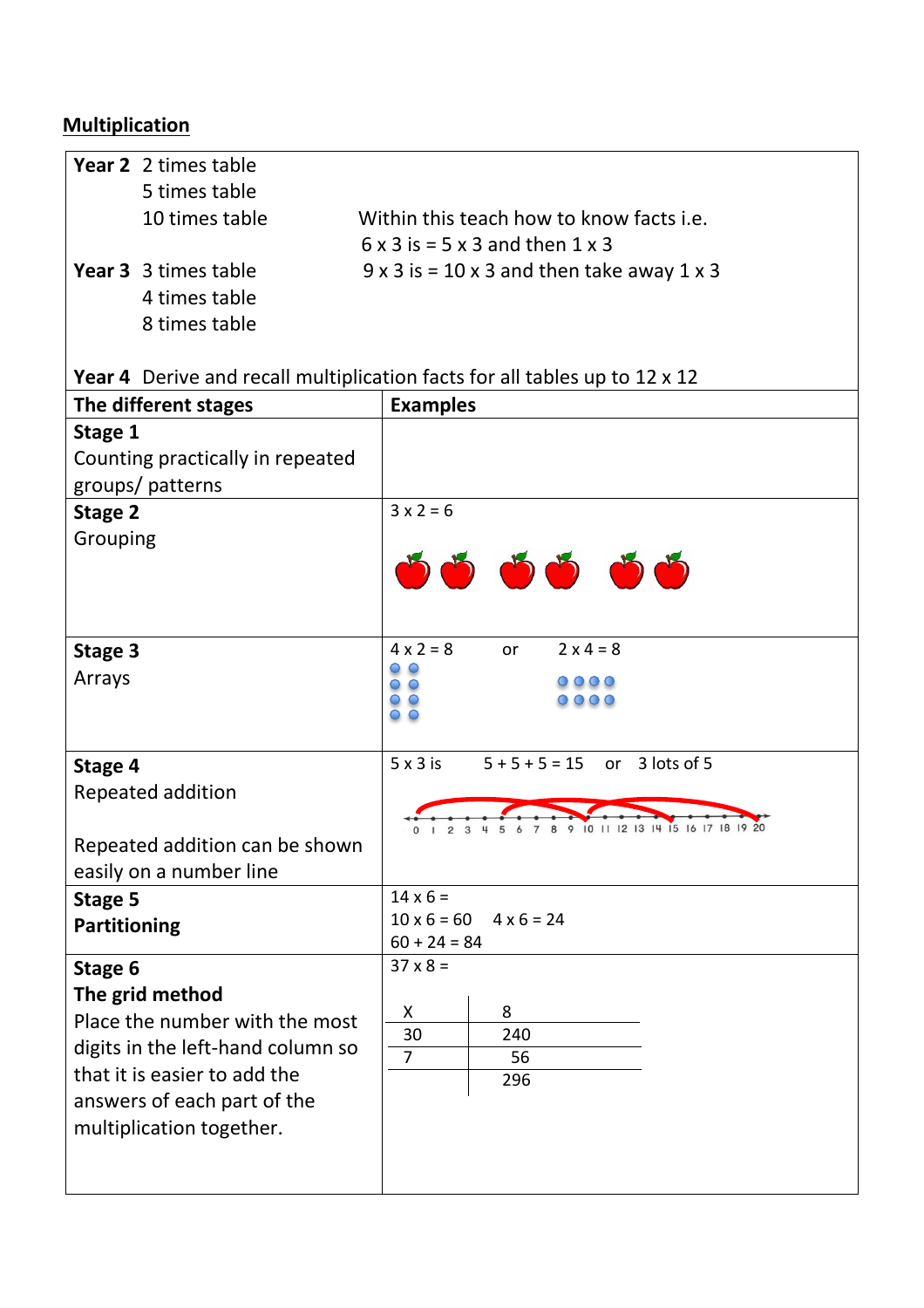| Stage 7                                                                                                                                                                                                                                                                                                                                                                                                |                                                                                                                                                                                                                     |
|--------------------------------------------------------------------------------------------------------------------------------------------------------------------------------------------------------------------------------------------------------------------------------------------------------------------------------------------------------------------------------------------------------|---------------------------------------------------------------------------------------------------------------------------------------------------------------------------------------------------------------------|
| TU x U ladder method                                                                                                                                                                                                                                                                                                                                                                                   | 37                                                                                                                                                                                                                  |
| The next step is to show the<br>method of recording in a column<br>format, but showing the working.<br>This links to the grid method<br>above.<br>Children should describe what<br>they do by saying the actual<br>values of the digits in the column.<br>e.g. the first step in 37 x 8 is<br>'eight multiplied by seven. The<br>second step is thirty multiplied by<br>eight not 'three times eight'. | X<br>8<br>56<br>$(7 \times 8 = 56)$<br>240<br>$(30 \times 8 = 240)$<br>296                                                                                                                                          |
| Stage 8<br><b>Short multiplication</b><br>The next step involves adding 240<br>and 56 mentally with only the 5<br>in 56 recorded.                                                                                                                                                                                                                                                                      | 37<br>$\mathsf{X}$<br>8<br>296<br>$\overline{\mathcal{F}}$                                                                                                                                                          |
| Stage 9<br>The grid method TU x TU<br>Multiplying two, two digit<br>numbers.<br>This follows the same steps as<br>the first grid method but for 2<br>digit numbers                                                                                                                                                                                                                                     | 47 x 23<br>3<br>20<br>X<br>920<br>40<br>800<br>120<br>$\overline{7}$<br>140<br>21<br>161<br>1081                                                                                                                    |
| Stage 10<br><b>TU x TU ladder method</b><br>The amount of recording is<br>reduced but children still need to<br>follow each step of the grip<br>method.                                                                                                                                                                                                                                                | 47 x 23 is approximately<br>50 x 20 is 1000<br>47<br>X <sub>23</sub><br>21<br>$(7 \times 3 = 21)$<br>$(7 \times 20 = 140)$<br>140<br>$(40 \times 3 = 120)$<br>120<br>800<br>$(40 \times 20 = 800)$<br><u> 1081 </u> |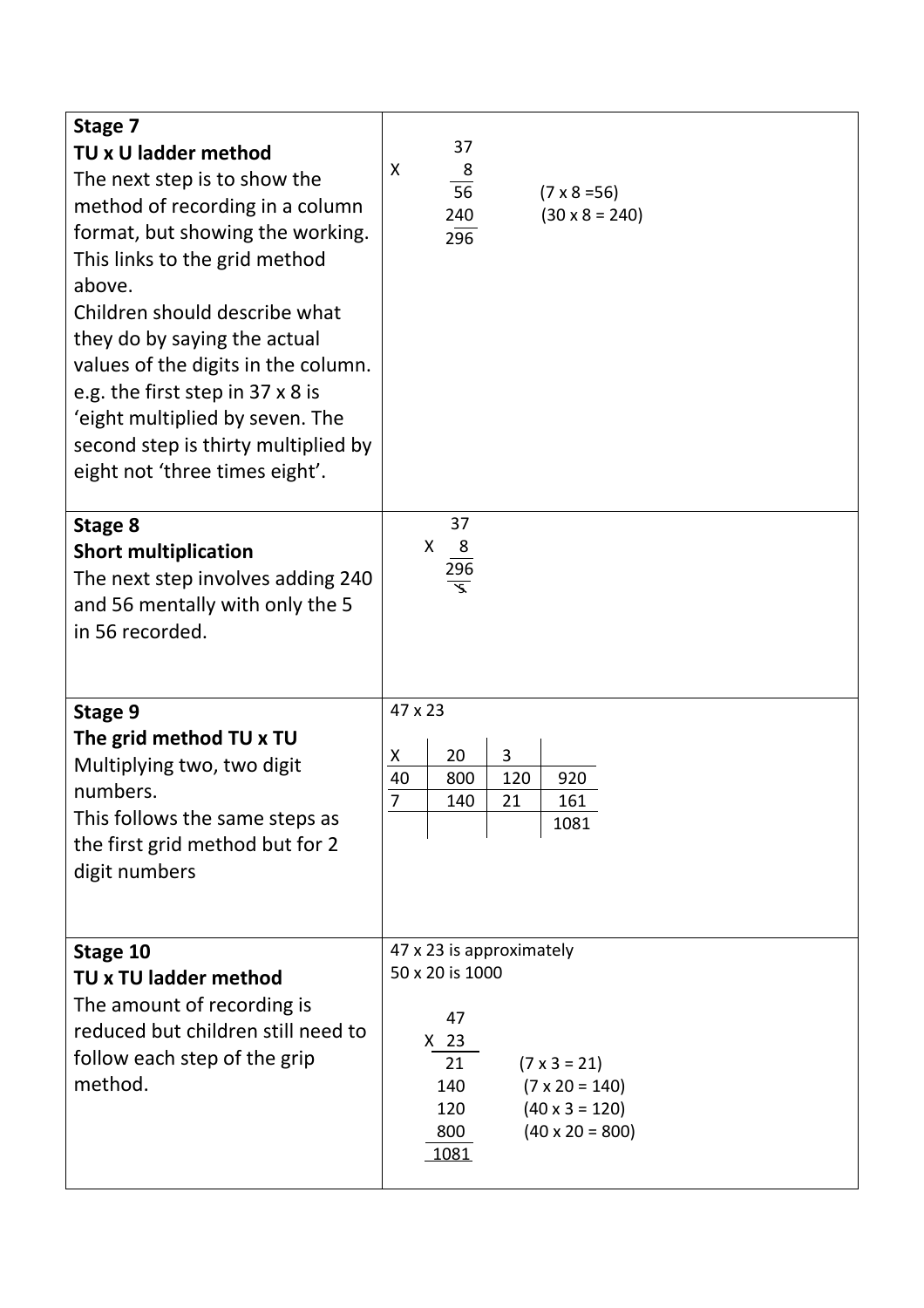| Stage 11<br>Long multiplication<br>The amount of recording is<br>reduced more.                                                                       | 47 x 23 is approximately<br>50 x 20 which is 1000<br>イオ<br>47<br>X <sub>23</sub><br>141<br>+ 940                                        |  |
|------------------------------------------------------------------------------------------------------------------------------------------------------|-----------------------------------------------------------------------------------------------------------------------------------------|--|
| For the multiplying, the numbers<br>are carried at the top and crossed<br>out when used. For any adding,<br>the numbers are carried at the<br>bottom | 1081<br>$\neq$ $\neq$<br>$\lambda$<br>8.9<br>39<br>$X$ 8.5<br>$X$ 43<br>4.45<br>117<br>71.20<br>1560<br>$\ddot{}$<br>75.65<br>1677<br>Ã |  |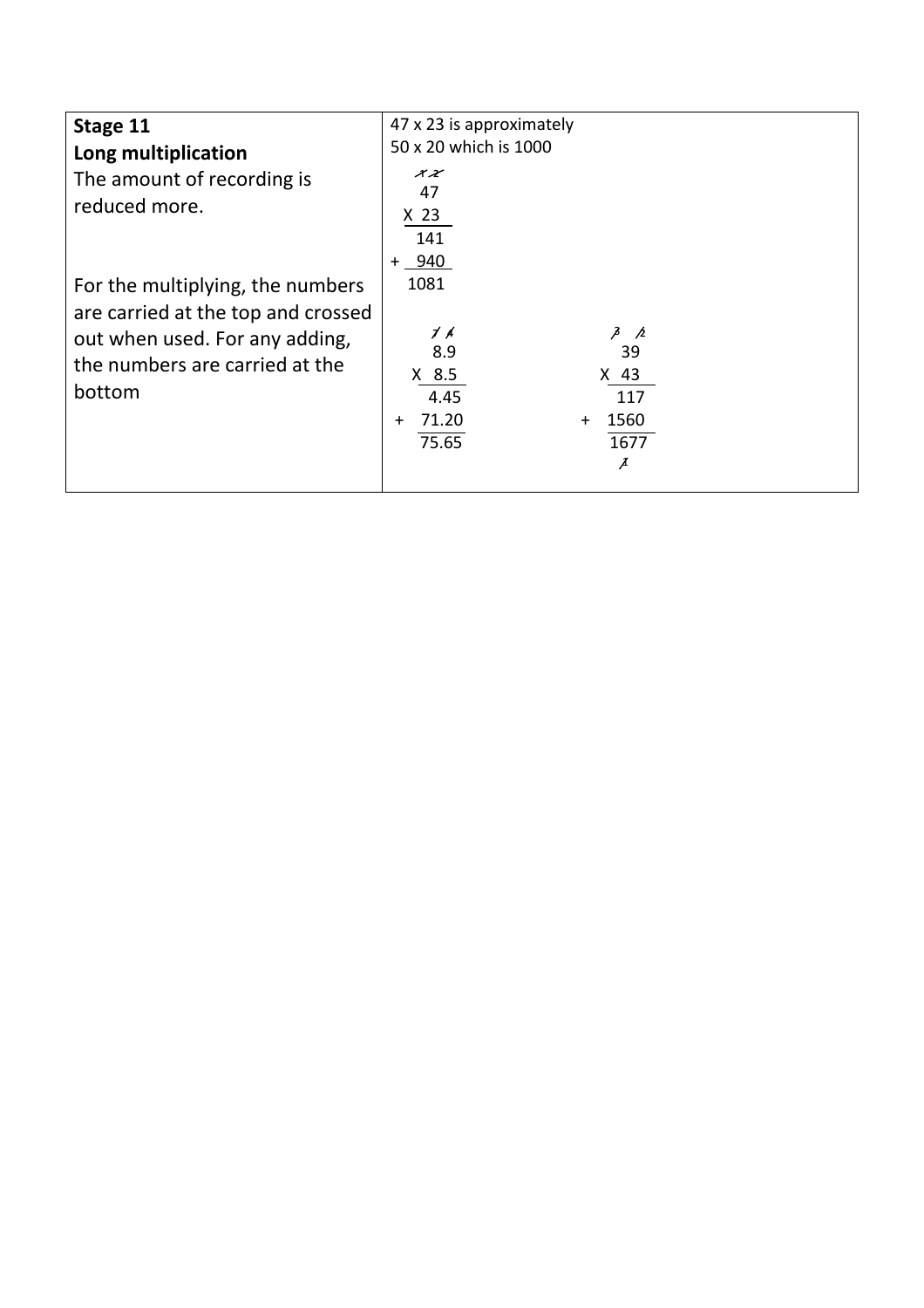#### **Division**

| Deriving and recalling division facts            |                                                 |                                                                                |
|--------------------------------------------------|-------------------------------------------------|--------------------------------------------------------------------------------|
| Year 2                                           | Year 3                                          | Year 4                                                                         |
| 2 times table<br>5 times table<br>10 times table | 3 times table<br>4 times table<br>8 times table | Derive and recall all<br>division facts for all<br>tables up to $12 \times 12$ |

| <b>The Different Stages</b>                                                                               | <b>Examples</b>                                                                                         |
|-----------------------------------------------------------------------------------------------------------|---------------------------------------------------------------------------------------------------------|
| Stage 1<br>Step 1<br>Children will develop their understanding of<br>division and use jottings to support | $8 \div 2$<br><b>Sharing equally</b><br>8 sweets shared between 2 people, how<br>many do they each get? |
| calculation                                                                                               |                                                                                                         |
| Step 2<br>Grouping                                                                                        |                                                                                                         |
| Step 3<br>Arrays                                                                                          | <b>Grouping or repeated addition</b><br>There are 8 sweets, how many people<br>can have 2 sweets each?  |
| Step 4<br>Repeated addition                                                                               |                                                                                                         |
| Repeated addition van be shown easily on a<br>number line                                                 | Arrays can also be used                                                                                 |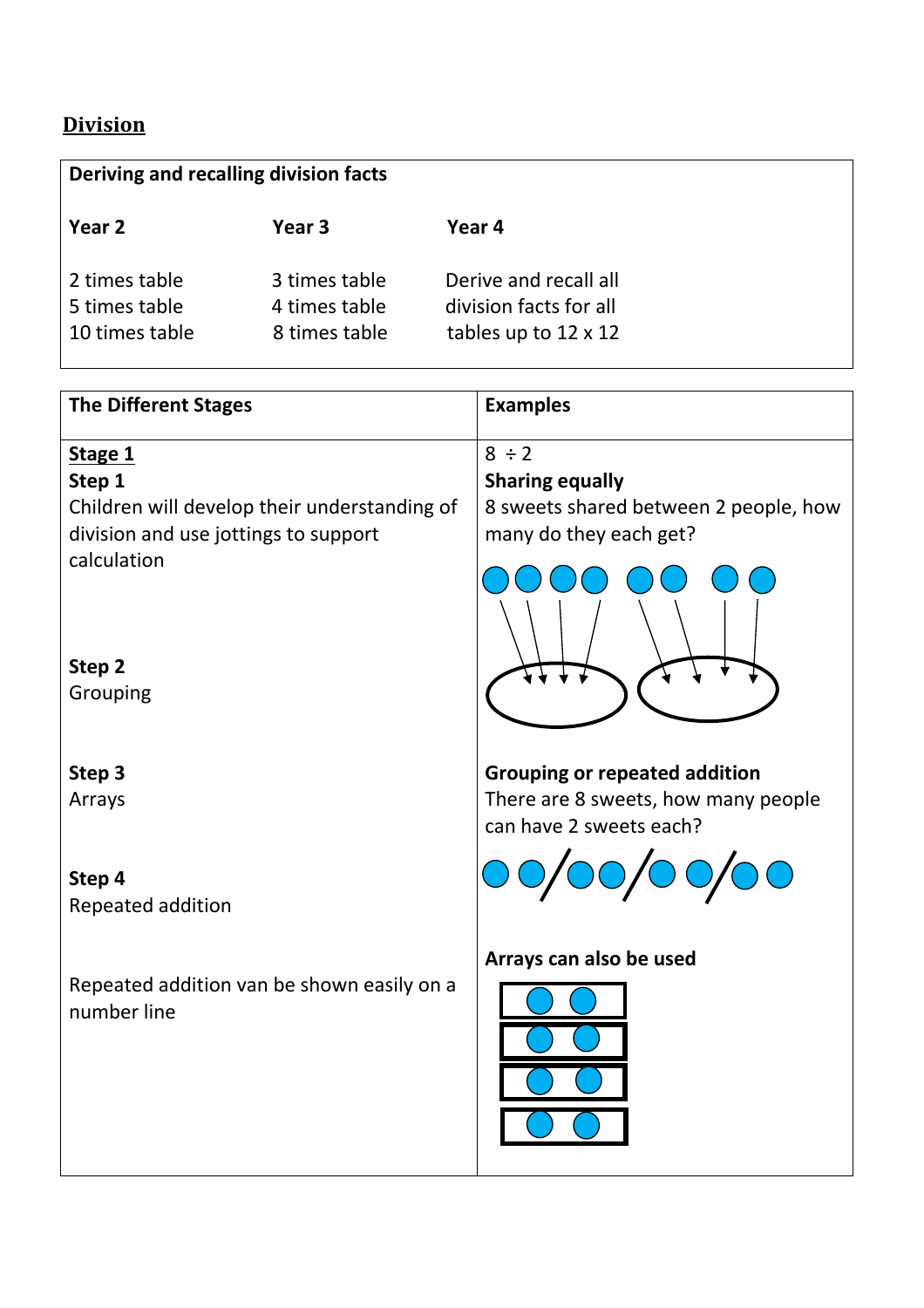| <b>Stage 2</b><br>Children should also move onto<br>calculations involving remainders<br>through repeated subtraction                                                                                                                                | $13 \div 3 = 4 r1$<br>$-3$<br>$-3$<br>$-3$<br>$-3$<br>$\boldsymbol{\Omega}$<br>5<br>$\,8\,$<br>$\overline{2}$<br>$\mathbf{3}$<br>7<br>9<br>11<br>12<br>$\bigcirc$<br>$\overline{4}$<br>6<br>14<br>0<br>$\left( 1\right)$ |
|------------------------------------------------------------------------------------------------------------------------------------------------------------------------------------------------------------------------------------------------------|--------------------------------------------------------------------------------------------------------------------------------------------------------------------------------------------------------------------------|
| Stage 3<br>Children will develop their use of<br>repeated subtraction to be able<br>to subtract multiples of the<br>divisors.<br>Initially this should be multiples<br>of 10, 5, 2 and $1 -$ numbers with<br>which the children are more<br>familiar | $22 \div 5 = 4 r2$<br>$-5$<br>$-5$<br>$-5$<br>$-5$<br>$\overline{2}$<br>12<br>17<br>22<br>7                                                                                                                              |
| Stage 4<br>Moving onto:                                                                                                                                                                                                                              | $27 \div 5 = 5$ r2<br>$-5$<br>$-20$<br>(1x5)<br>(4x5)<br>$\overline{2}$<br>27<br>7                                                                                                                                       |
| Stage 5<br>The vertical method<br>(also known as chunking)<br>$TU + U$<br>And $HTU \div U$                                                                                                                                                           | $72 \div 3 =$<br>$\overline{3}$<br>72<br>$-30$ (10x3)<br>42<br>$-30$ (10x3)<br>12<br>$-6$ (2x3)<br>6<br>6(2x3)<br>$10 + 10 + 2 + 2$<br>$= 24$                                                                            |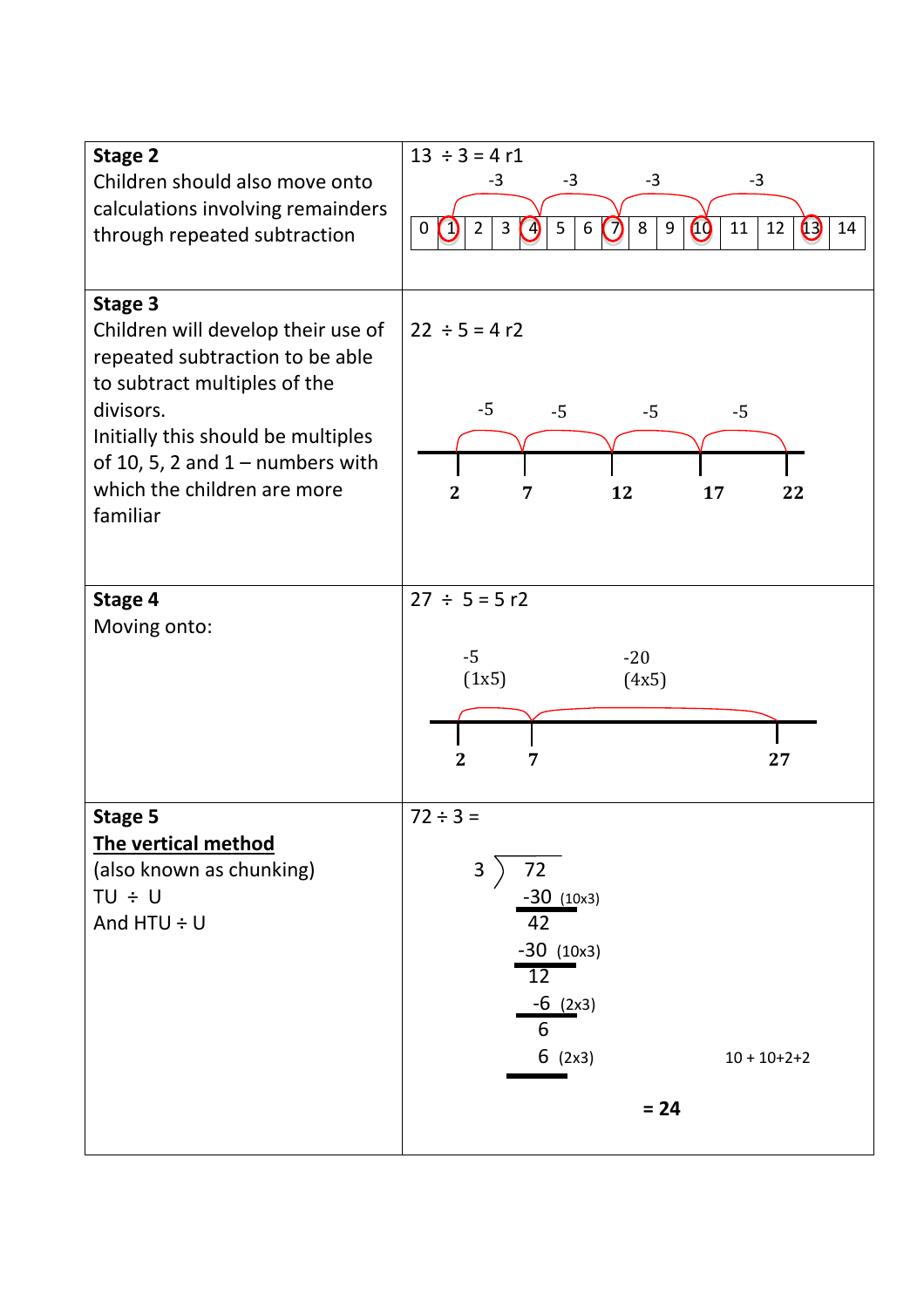| Stage 6                                             | $72 \div 3 =$                                         |
|-----------------------------------------------------|-------------------------------------------------------|
| Short division $-$ dividing by a                    |                                                       |
| single digit                                        | $\frac{24}{3}$ $\frac{27}{2}$                         |
|                                                     |                                                       |
|                                                     | $52 \div 5 =$                                         |
|                                                     | $\begin{array}{c} 10 r^2 \\ 5 \end{array}$            |
|                                                     |                                                       |
|                                                     |                                                       |
| Underline 2 digits when being                       | $105 \div 5 =$                                        |
| read as a whole TU number                           |                                                       |
|                                                     | $\frac{0}{5}$ $\frac{2}{1}$ 0 5                       |
|                                                     | $305 \div 3 =$                                        |
|                                                     |                                                       |
|                                                     | $\frac{101r^2}{3}$ 3 0 5                              |
|                                                     |                                                       |
| Stage 7                                             | $289 \div 8$                                          |
| <b>Chunking</b><br>$HTU \div U$                     | $8^{2}$ 2 8 9                                         |
| Introduce subtracting larger                        | $10 \times 8$                                         |
| multiples of ten.                                   | $\frac{-80}{209}$                                     |
| This is to be used as a <i>stepping</i>             | $160$<br>$20 \times 8$                                |
| stone to stage 8, using larger                      | 49                                                    |
| numbers.                                            | 48<br>$6 \times 8$                                    |
| Short division is the most                          | 1                                                     |
| effective method to use for<br>dividing by 1 digit. | Answer = $36 r1$<br>Answer = $36 r1$                  |
| Stage 8                                             | How many packs of 36 can we make from 828 biscuits?   |
| Long Division $-$ when dividing by                  | Start by multiplying 36 by multiples of 10 to get an  |
| <b>TU number</b>                                    | estimate. As 36 x 20 is 720 and 36 x 30 is 1080 so we |
| (Chunking)                                          | know it is between 20 and 30 packs. We start by       |
| $HTU \div TU$                                       | subtracting 720 from 828.                             |
|                                                     | $36 \;$ $\geq 828$                                    |
|                                                     | $-720$<br>$20 \times 36$                              |
|                                                     | 108                                                   |
|                                                     | $-108$<br>$\frac{3}{2}$ x 36<br>0                     |
|                                                     | Answer = $23$                                         |